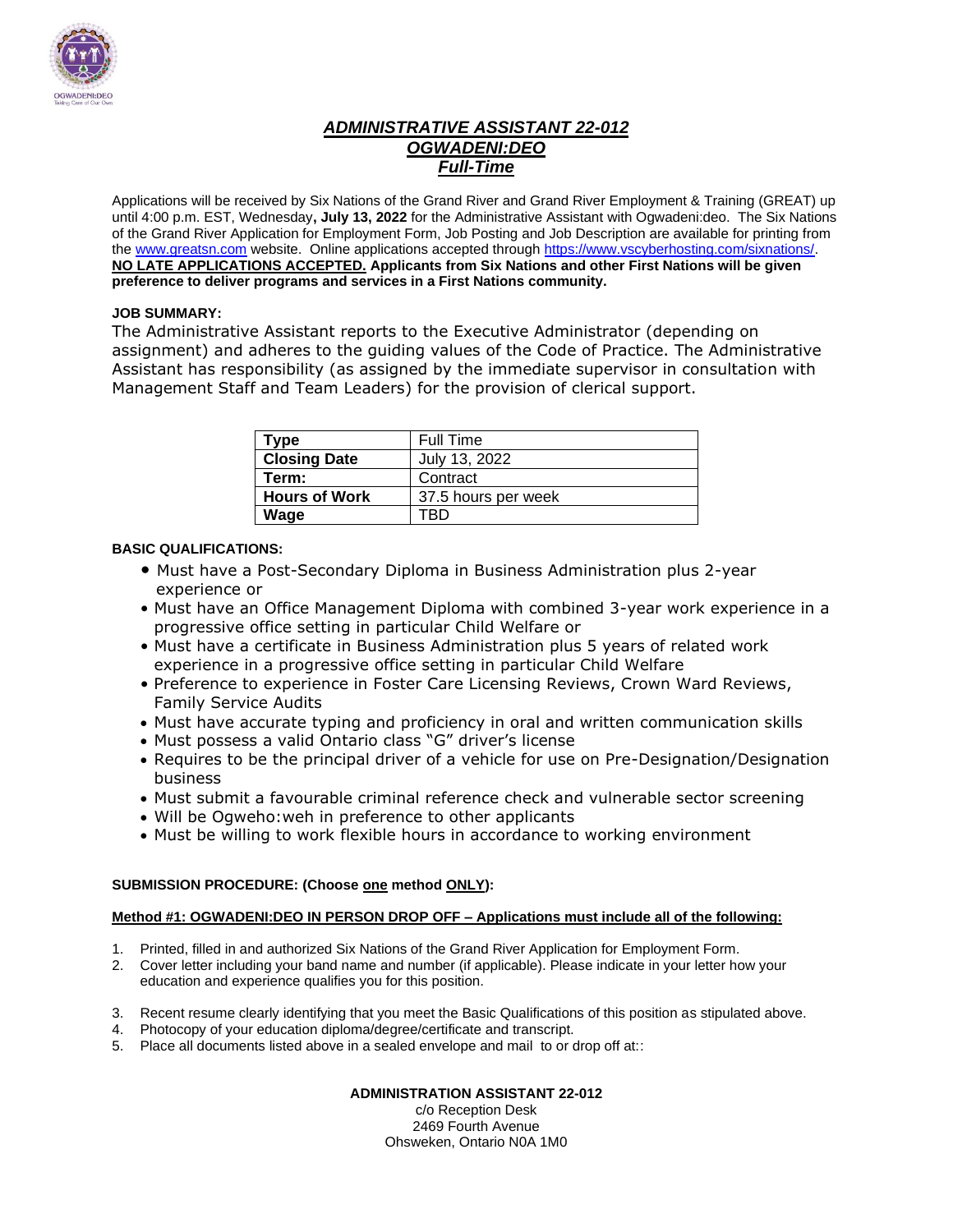

#### **Business Hours Monday to Friday 8:30 am t0 4:30 pm**

#### **Method #2: EMAIL SUBMISSION**

1. Please ensure all required documents are provided/uploaded with your application package, which include:

- a. Cover letter including your band name and number (if applicable). Please indicate in your letter how your education and experience qualifies you for this position.
	- b. Recent resume clearly identifying that you meet the Basic Qualifications of this position as stipulated above.
	- c. Copy of your education diploma/degree/certificate and transcript.
- 2. Please email application package to David Walpole, Human Resources Coordinator at [oghrc@sixnations.ca](mailto:oghrc@sixnations.ca) a. Please ensure the job title and posting number is in the subject line.
- 3. If you have any questions or need assistance please reach out to David Walpole, Human Resources Coordinator at 519-445-1834 ext 4554 or via email at [oghrc@sixnations.ca.](mailto:oghrc@sixnations.ca)

#### **Method #3: Online**

- 4. Please visit[: https://www.vscyberhosting.com/sixnations/](https://www.vscyberhosting.com/sixnations/) to access our job board and follow the directions to apply.
- 5. Please ensure all required documents are provided/uploaded with your application package, which include:
	- a. Cover letter including your band name and number (if applicable). Please indicate in your letter how your education and experience qualifies you for this position.
	- b. Recent resume clearly identifying that you meet the Basic Qualifications of this position as stipulated above.
	- c. Copy of your education diploma/degree/certificate and transcript.
- 6. If you have any questions or need assistance please reach out to David Walpole, Human Resources Coordinator at 519-445-1834 ext 4554 or via email at [oghrc@sixnations.ca.](mailto:oghrc@sixnations.ca)

#### **Method #4: GREAT – Applications must include all of the following:**

- 6. Printed, filled in and authorized Six Nations of the Grand River Application for Employment Form.
- 7. Cover letter including your band name and number (if applicable). Please indicate in your letter how your education and experience qualifies you for this position.
- 8. Recent resume clearly identifying that you meet the Basic Qualifications of this position as stipulated above.
- 9. Photocopy of your education diploma/degree/certificate and transcript.
- 10. Place all documents listed above in a sealed envelope and mail to or drop off at:

#### **ADMINISTRATIVE ASSISTANT 22-012**

c/o Reception Desk Grand River Employment & Training (GREAT) P.O. Box 69, 16 Sunrise Court Ohsweken, Ontario N0A 1M0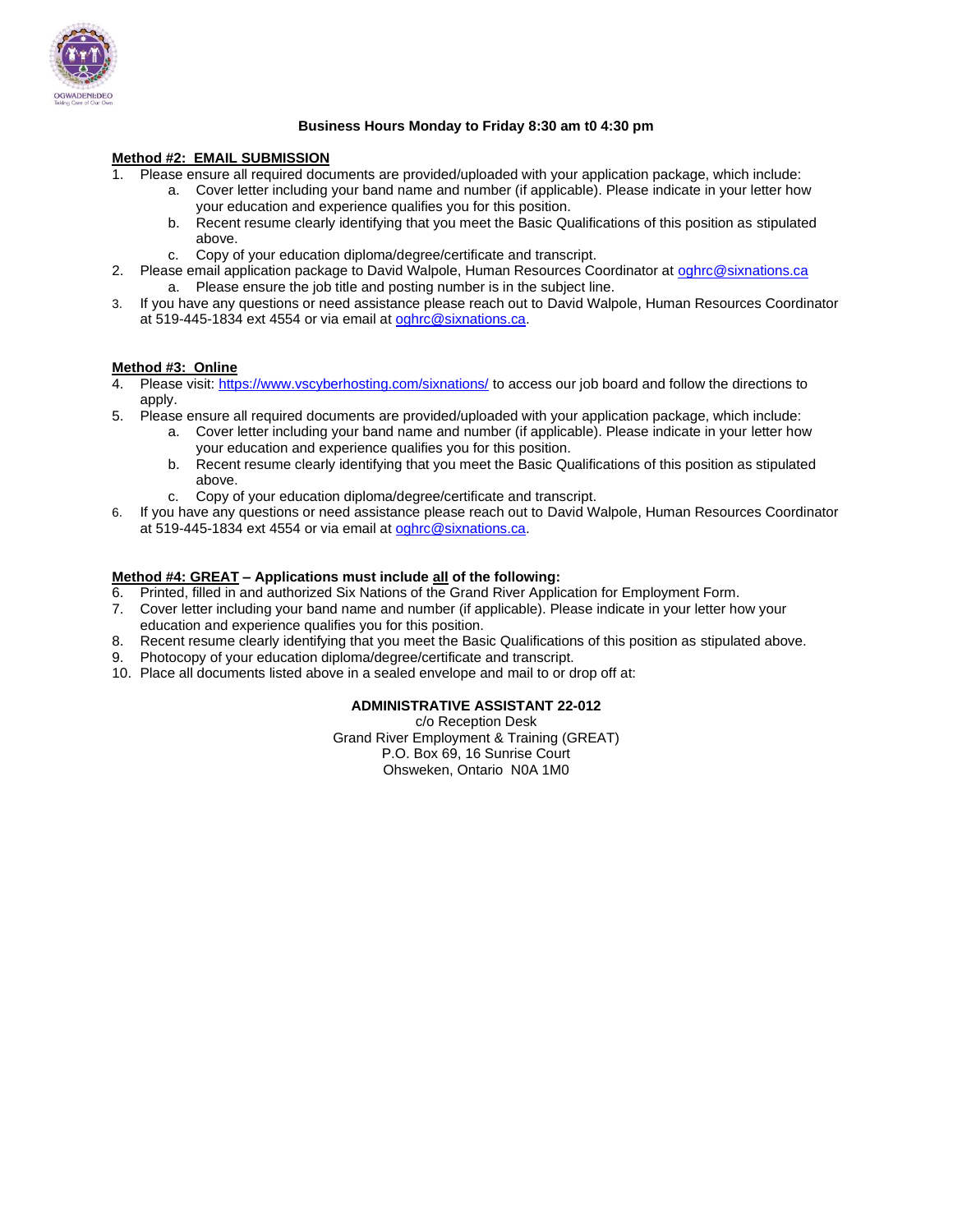



# **ADMINISTRATIVE ASSISTANT**

# **Guiding Values for our Code of Practice**

- Ganigo'hi:yo/Ka'nikonhri:io (Good Mind)
- Adenidaohsra'/Onkwa'tenniten:ro (Compassion and Kindness)
- Dedwadadrihwanohkwa:k/Onkwatennitenrosera (Respecting one another)
- Degayenawa'ko:ngye/Tetewaterihwakwenyenhsthak (Working together)
- Dewagagenawako:ngye'/Tetewayenwakontye (Assisting one another)
- Esadatgehs/Enhsatatkenhse (Self-reflection on actions taken)
- Gaihwaedahgoh/Karihwayentahkwen (Taking responsibility)
- Gasgyao:nyok/Kahretsyaronhsera (Encouragement)
- Gasasdenhsra/Ka'shatstenhsera (Strength/supportive to one another)
- Drihwawaihsyo/Ka'nikonhratoken (Honest and moral conduct)
- Oihwadogehsra'/Yorihwato:ken (Being truthful and consistent)
- Sgeno/Sken:nen (Peaceful thoughts and Actions)

# **REPORTING RELATIONSHIP**

The Administrative Assistant reports to the Senior Manager of Services (depending on assignment) and adheres to the guiding values of the Code of Practice.

# **PURPOSE AND SCOPE OF THE POSITIONS**

The Administrative Assistant has responsibility (as assigned by the immediate supervisor in consultation with Management Staff and Team Leaders) for the provision of clerical support.

# **RESPONSIBILITIES AND SUPPORT TO OGWEHO:WEH FAMILIES, CHILDREN AND YOUTH**

- Records and distributes minutes of the Senior Management meetings
- Types, photocopies and faxes or emails letters, memoranda, reports and other documents as requested
- Uses desktop publishing software to draft information flyers/newsletters, etc.; and, upon approval, distributes as directed
- Developed a Sonics list of all Staff as directed by Executive Administrator
- Prepares Performance Evaluations for all staff as requested by Managers & Leaders

# **OGWADENI:DEO THE AGENCY**

- Assist Senior Manager of Services duties pertaining to health & safety
- Assist when requested with Commission packages
	- Signs for courier deliveries and logs, posts or couriers outgoing mail
	- Makes travel and accommodation arrangements as requested
	- Assists with ordering office supplies as needed
	- Calls for service on office equipment as needed

# **HONEST AND MORAL CONDUCT**

- Any financial matters shall adhere to financial policies
- Assists with the maintenance of the inventory of office supplies

# **BEING TRUTHFUL AND CONSISTENT**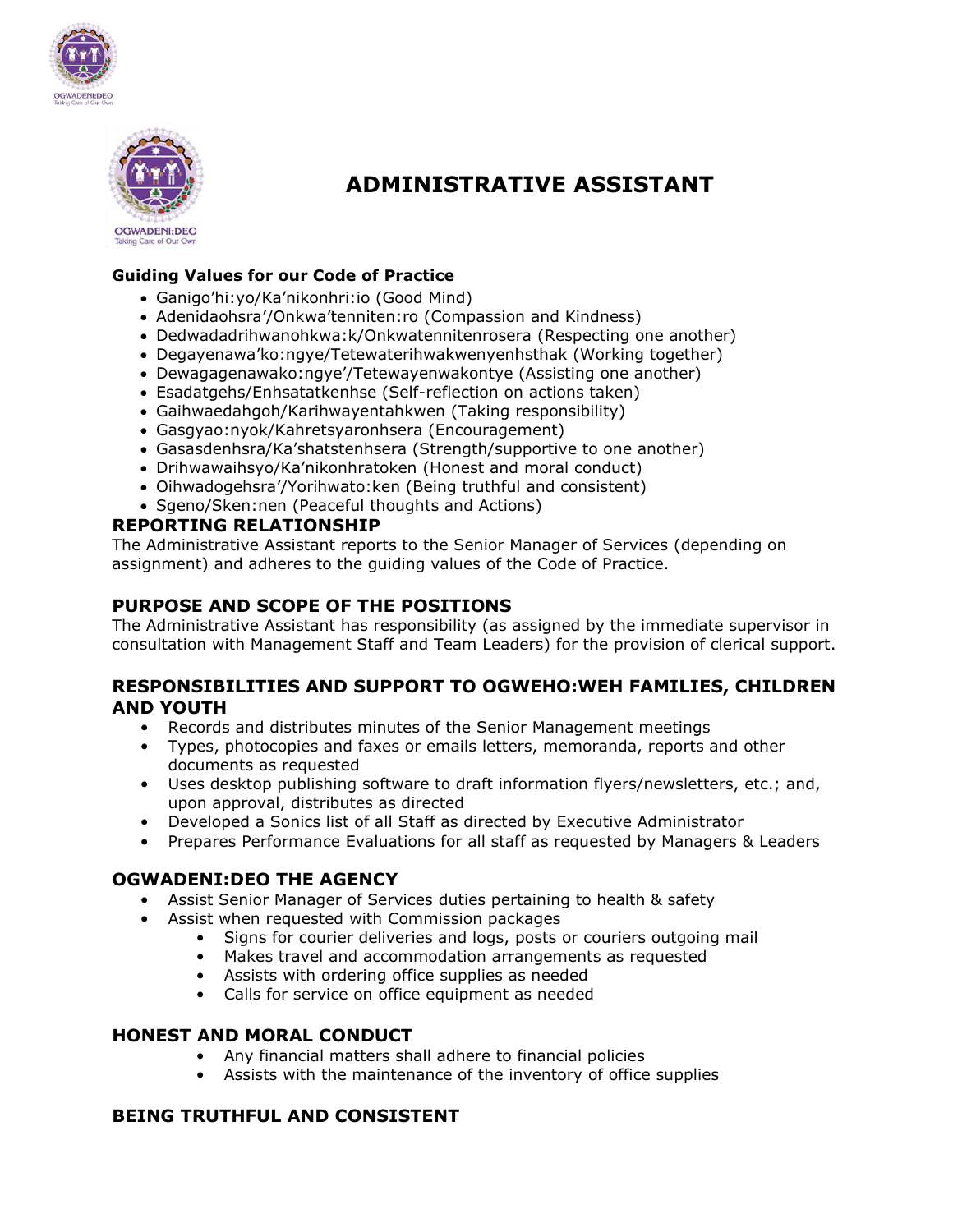

• Receives visitors and answers incoming calls in a friendly, courteous manner and directs enquiries and reports to the appropriate staff

# **ASSISTING ONE ANOTHER**

• Performs other duties as assigned from time to time by the Senior Manager of Services in consultation with Management Staff and Team Leaders

# **WORKING CONDITIONS**

This position can involve considerable mental and emotional stress, involving the management and supervision of a large team interacting directly with families experiencing highly sensitive issues and involving accountability for the expenditure of significant financial resources. It can also involve physically dangerous situations. The salary of the Administrative Assistant will include local travel/mileage and will also include travel to other Ogwadeni:deo sites of work.

# **STRENGTH/SUPPORTIVE TO ONE ANOTHER**

With the Ogwadeni:deo Senior Manager of Services:

Takes direction from and works closely with the Senior Manager of Services on a day-to-day basis in supporting the Senior Manager of Services in fulfilling his/her obligations to the Director, Community Commission, the Six Nations Community and aboriginal families residing in the negotiated geographical jurisdiction

With Other Ogwadeni:deo Program Managers, Supervisors and Staff:

Provides information and assistance, and works in a cooperative and courteous manner in support of the Ogwadeni:deo in ensuring mutually-served clients receive the best possible, coordinated service

With The Community:

Acts as a role model and represents and promotes the Ogwadeni:deo Program in a courteous, cooperative and professional manner

With the Ministry of Child and Community Services (MCCS):

Acts in a respectful manner in all communications with the Ministry to ensure compliance of Standards, particularly, crown ward file review, cyclical reviews, inquests and serious occurrence reporting.

# **SELF-REFLECTING ON ACTIONS TAKEN**

Errors in carrying out the responsibilities of the position could result in:

- Loss of credibility, trust and public confidence in the Ogwadeni:deo Program
- Harm or injury to employees or children/youth and their families
- Legal and/or financial liabilities

# **TAKING RESPONSIBILITY**

Works, as directed, within the parameters set out in the Ogwadeni:deo policies and procedures, and the parameters set out in such provincial legislation/regulations/policy guidelines as have been agreed to by the Ogwadeni:deo Community Commission.

# **QUALIFICATIONS**

### **Basic/Mandatory Requirements**

- Must have a Post-Secondary Diploma in Business Administration plus 2-year experience or
- Must have an Office Management Diploma with combined 3-year work experience in a progressive office setting in particular Child Welfare or
- Must have a certificate in Business Administration plus 5 years of related work experience in a progressive office setting in particular Child Welfare